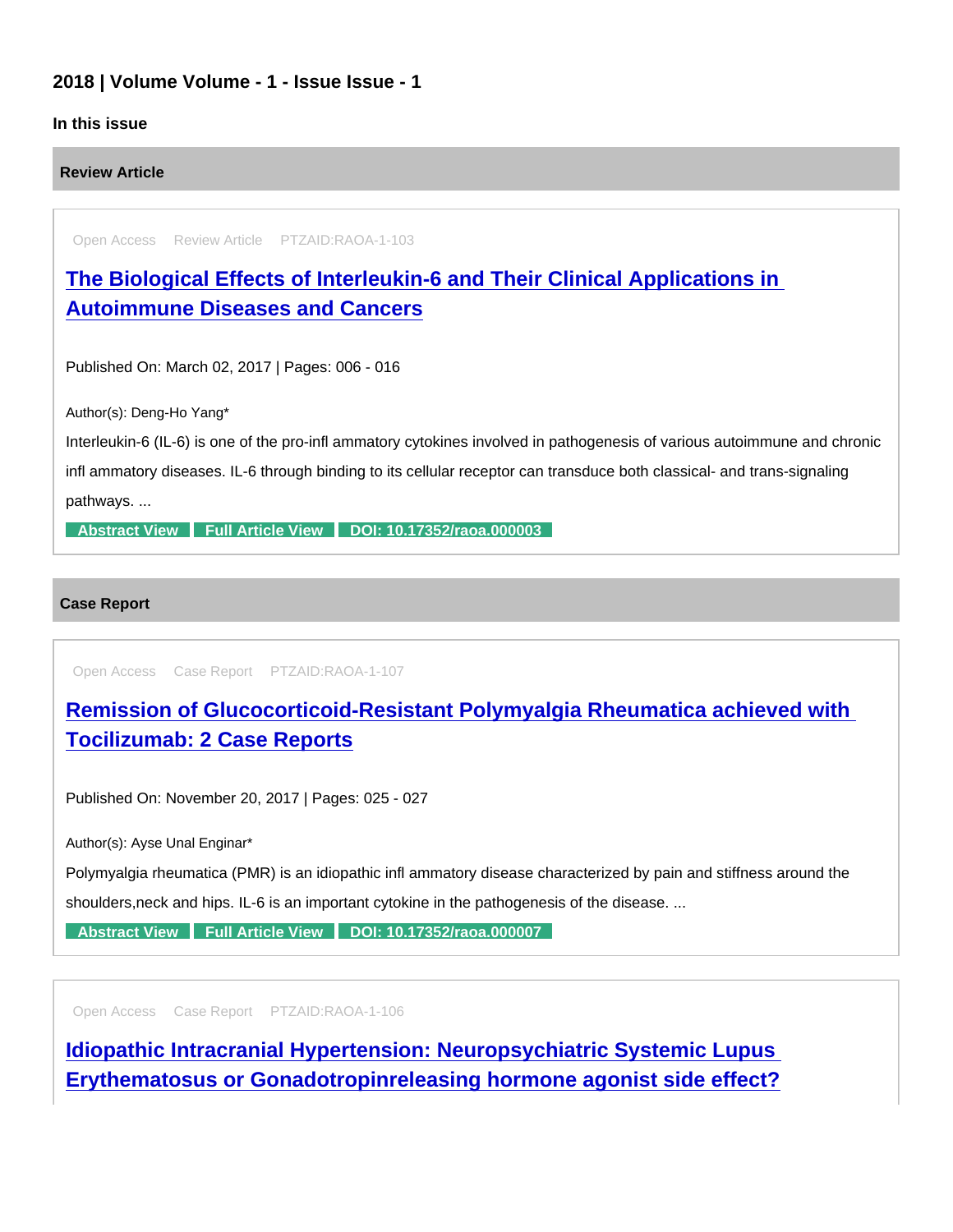Published On: July 04, 2017 | Pages: 023 - 024

Author(s): Ong Ping Seung\*, Ng Yong Muh and Khor Chiew Gek

A 31-year-old systemic lupus erythematotus (SLE) patient presented with headache and blurring of vision. Prior to this, she received 2 doses of monthly triptorelin for endometriosis. On examination, she had bilateral sixth nerve paresis. ... [Abstract View](https://www.peertechzpublications.com/abstracts/idiopathic-intracranial-hypertension-neuropsychiatric-systemic-lupus-erythematosus-or-gonadotropinreleasing-hormone-agonist-side-effect) [Full Article View](https://www.peertechzpublications.com/articles/idiopathic-intracranial-hypertension-neuropsychiatric-systemic-lupus-erythematosus-or-gonadotropinreleasing-hormone-agonist-side-effect) [DOI: 10.17352/raoa.000006](http://dx.doi.org/10.17352/raoa.000006)

Open Access Case Report PTZAID:RAOA-1-105

[IgA Nephropathy Precedes the Onset of the Rheumatic Disease in a Female with](https://www.peertechzpublications.com/articles/iga-nephropathy-precedes-the-onset-of-the-rheumatic-disease-in-a-female-with-ankylosing-spondylitis)  Ankylosing Spondylitis

Published On: March 23, 2017 | Pages: 020 - 022

Author(s): Haider M Al Attia\* and Mariano R Carballo

IgA nephropathy (known as Berger's disease) is the most common cause of glomerulonephritis. Its estimated prevalence between 25-50 cases per 100.000 individuals.Gross hematuria (40-50%) and microscopic hematuria (30-40%) are the most common fi ndings which can be related to upper respiratory tract or gastrointestinal infection. ...

[Abstract View](https://www.peertechzpublications.com/abstracts/iga-nephropathy-precedes-the-onset-of-the-rheumatic-disease-in-a-female-with-ankylosing-spondylitis) [Full Article View](https://www.peertechzpublications.com/articles/iga-nephropathy-precedes-the-onset-of-the-rheumatic-disease-in-a-female-with-ankylosing-spondylitis) [DOI: 10.17352/raoa.000005](http://dx.doi.org/10.17352/raoa.000005)

Open Access Case Report PTZAID:RAOA-1-104

[Laryngeal Primary Amyloidosis: Differential Diagnosis of Localized](https://www.peertechzpublications.com/articles/laryngeal-primary-amyloidosis-differential-diagnosis-of-localized-granulomatosis-with-polyangiitis-report-of-two-cases)  Granulomatosis with Polyangiitis. Report of Two Cases

Published On: March 08, 2017 | Pages: 017 - 019

Author(s): Clarissa de Queiroz Pimentel, Luciana Depiere Lanzarin, Frederico Adão de Oliveira Santana, Rosa Maria Rodrigues

Pereira, Maurício Levy-Neto and Samuel Katsuyuki Shinjo\*

Primary laryngeal amyloidosis (PLA) and granulomatosis with polyangiitis (GPA) can present rarely with the isolated symptom of dyspnea and/or dysphonia, affecting exclusively the larynx. ...

[Abstract View](https://www.peertechzpublications.com/abstracts/laryngeal-primary-amyloidosis-differential-diagnosis-of-localized-granulomatosis-with-polyangiitis-report-of-two-cases) [Full Article View](https://www.peertechzpublications.com/articles/laryngeal-primary-amyloidosis-differential-diagnosis-of-localized-granulomatosis-with-polyangiitis-report-of-two-cases) [DOI: 10.17352/raoa.000004](http://dx.doi.org/10.17352/raoa.000004)

Open Access Case Report PTZAID:RAOA-1-101